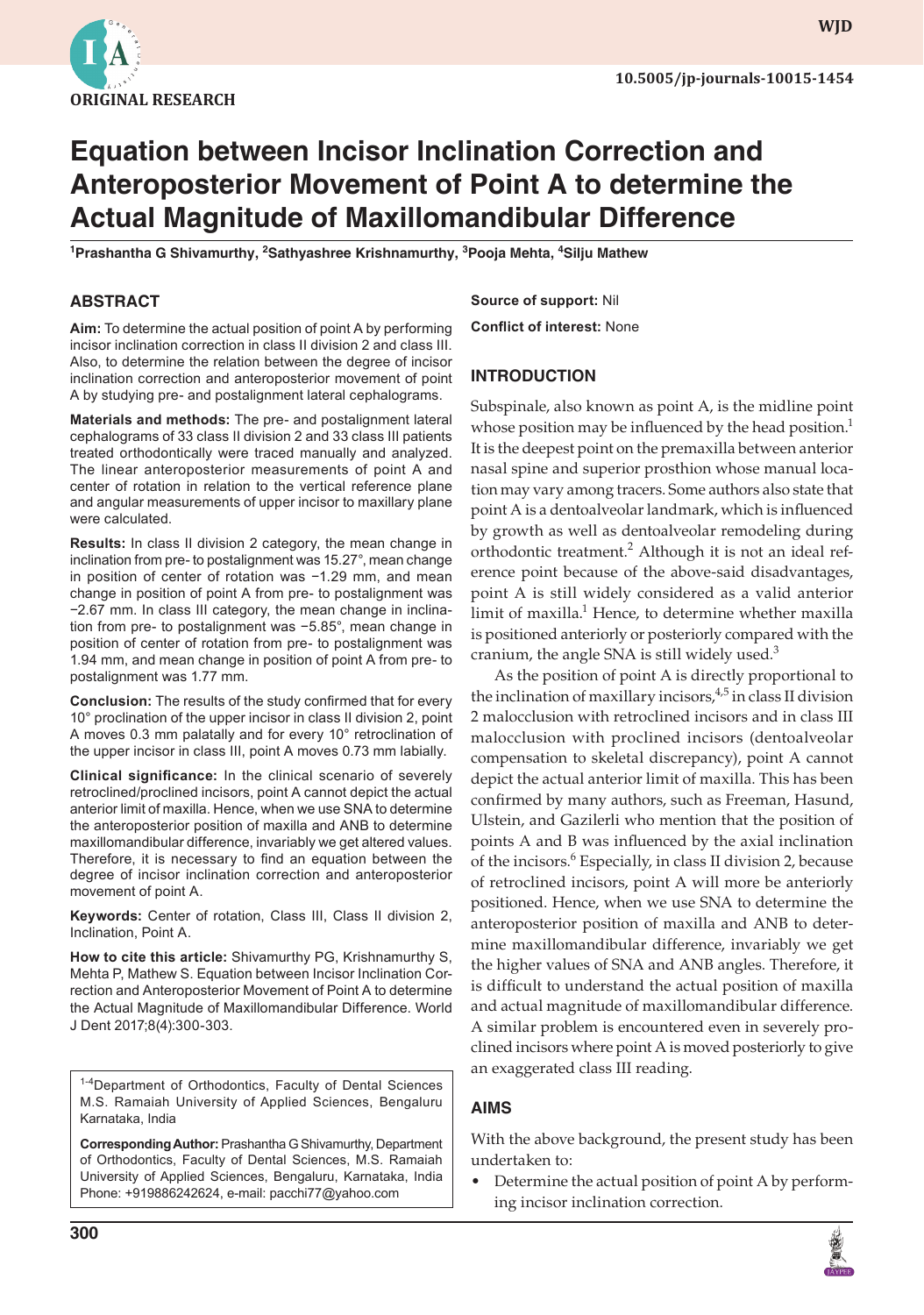Determine the relation between the degree of incisor inclination correction and anteroposterior movement of point A by studying prealignment and postalignment lateral cephalograms of class II division 2 and in class III patients.

# **MATERIALS AND METHODS**

The study consists of prealignment and postalignment lateral cephalograms of 33 class II division 2 and 33 class III patients treated orthodontically, which were collected retrospectively from the department record room. The inclusion criteria were all subjects having either class II division 2 or class III incisor relationship with no transverse discrepancies or no detectable lateral and sagittal shifts. Subjects with any congenital abnormality and facial trauma and medically compromised patients were excluded from the study. Any dentition with missing/ extracted teeth was also excluded.

Lateral cephalograms were taken in centric occlusion with lips relaxed and in natural head position with Frankfort plane parallel to the floor. Cephalograms were made at a distance of 150 cm (focus/object distance) using Planmeca PM 2002 CC Proline Pan/Ceph with a voltage of 70 KV and current of 10 ma.

Both pre- and postalignment radiographs were taken using the same cephalostat. Radiographs were of sufficient quality to allow easy identification of relevant landmarks. The patients ranged in age from 16 to 31 years, with an average of 23.5 years. Ethical approval was obtained from the Institutional Ethical Review Board.

The standardized radiographs were traced manually and analyzed. The identification of landmarks was done; planes and long axis of the upper incisor were constructed. The linear measurements of point A to the vertical reference plane (perpendicular to true horizontal line passing through nasion) and angular measurement (upper incisor to maxillary plane) were done for pre-and postalignment cephalograms.

The center of rotation of incisor in each case is determined by superimposing pretreatment and postalignment tracings on sella–nasion plane at nasion. The point at which pretreatment long axis of incisor overlays with postalignment long axis is considered as center of rotation and transferred to both tracings, and their position is measured from the vertical reference plane.

The changes in the position of point A horizontally, change in incisal inclination, and determination of center of rotation were obtained by finding the difference between pre- and postalignment tracings. Correction factor for magnification was calculated as and when required for individual cephalogram and was applied to all linear measurements.

A tooth's inclination can be changed in many ways depending on the position of center of rotation. If the center of rotation is located near the root apex, then the tooth changes its inclination by movement of crown (tipping) and *vice versa*, if the center of rotation is located near the incisal edge, then the tooth changes its inclination by movement of root (torque). If the center of rotation is located anywhere on the tooth's long axis, then it will be by controlled/uncontrolled tipping depending on how near/far is the center of rotation from the root apex.

If an incisor changes its inclination with center of rotation being at root apex, then root tip of that incisor is hardly changed, and Point A also should not change significantly. Here, there is a change in inclination without change in position of point A. Moreover, if incisor moves bodily, there should be a change in position of point A without change in inclination. So to avoid this bias, even horizontal movement of center of rotation is considered along with movement of point A (to vertical reference plane drawn perpendicular to true horizontal line passing through nasion).

# **Method Error**

To assess the error of localizing the reference points and for the analysis procedure, 10 randomly selected radiographs were retraced and remeasured after a month to determine the intraexaminer error. The casual errors were assessed using Dahlberg's (1940) formula, and systematic errors were ascertained using paired t-test similar to the recommendation of Houston.<sup>7</sup> The casual errors of the method (Dahlberg's formula) did not exceed 0.77° or 0.56 mm.

# **RESULTS**

The study consisted of 33 class II division 2 and 33 class III samples with an average age of 23.5 years and mean duration between pretreatment and postalignment being 11 months (Tables 1 and 2).

In class II division 2 category, the mean pretreatment of upper incisor inclination compared with the SN plane was 103.12° and mean postalignment inclination was 118.39°. The mean change in inclination from pretreatment to postalignment was 15.27°.

In class II division 2 category, the mean pretreatment center of rotation in relation to vertical reference plane perpendicular to true horizontal line passing through nasion was −3.32 mm, and postalignment was −4.61 mm. The mean change in position of center of rotation from pre- to postalignment was −1.29 mm.

In class II division 2 category, the mean pretreatment position of point A compared with vertical reference plane perpendicular to true horizontal line passing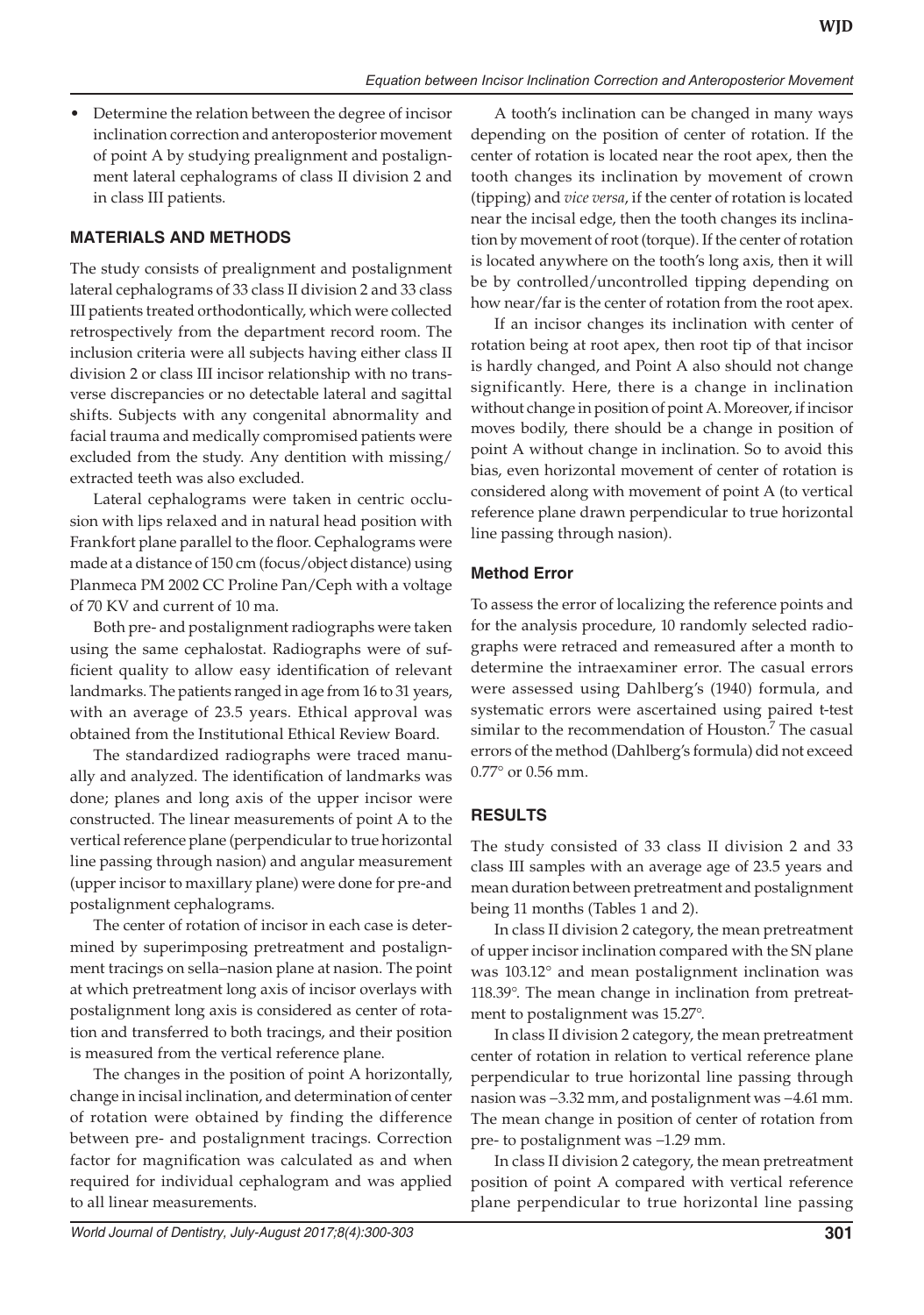#### *Prashantha G Shivamurthy et al*

| <b>Table 1:</b> Paired sample t-test |              |                     |                 |                  |                |         |  |  |  |
|--------------------------------------|--------------|---------------------|-----------------|------------------|----------------|---------|--|--|--|
| Class                                | $\mathsf{n}$ | $Mean \pm SD$       | Mean difference | SE of difference | $t$ -value $*$ | p-value |  |  |  |
| Class II division 2                  |              |                     |                 |                  |                |         |  |  |  |
| Postpoint A (mm)                     | 33           | $-3.21 \pm 4.222$   | $-2.67$         | 0.745            | $-3.579$       | 0.001   |  |  |  |
| Prepoint A (mm)                      | 33           | $-0.55 \pm 4.466$   |                 |                  |                |         |  |  |  |
| Postcenter of rotation (mm)          | 33           | $-4.61 \pm 5.045$   | $-1.29$         | 0.567            | $-2.270$       | 0.030   |  |  |  |
| Precenter of rotation (mm)           | 33           | $-3.32 \pm 4.899$   |                 |                  |                |         |  |  |  |
| Post-U1 angle (degree)               | 33           | $118.39 \pm 10.428$ | 15.27           | 1.972            | 7.747          | < 0.001 |  |  |  |
| Pre-U1 angle (degree)                | 33           | $103.12 \pm 8.817$  |                 |                  |                |         |  |  |  |
| Class III                            |              |                     |                 |                  |                |         |  |  |  |
| Postpoint A (mm)                     | 33           | $-1.48 \pm 4.549$   | 1.94            | 0.556            | 3.491          | 0.001   |  |  |  |
| Prepoint A (mm)                      | 33           | $-3.42 \pm 4.902$   |                 |                  |                |         |  |  |  |
| Postcenter of rotation (mm)          | 33           | $-2.80 \pm 5.697$   | 1.77            | 0.714            | 2.482          | 0.018   |  |  |  |
| Precenter of rotation (mm)           | 33           | $-4.58 \pm 5.564$   |                 |                  |                |         |  |  |  |
| Post-U1 angle (degree)               | 33           | $117.82 \pm 7.804$  | $-5.85$         | 0.954            | $-6.133$       | < 0.001 |  |  |  |
| Pre-U1 angle (degree)                | 33           | $123.67 \pm 8.608$  |                 |                  |                |         |  |  |  |
| SD: Standard deviation               |              |                     |                 |                  |                |         |  |  |  |

**Table 2:** Results for effect of maxillary incisor inclination changes on point A position

|                     |                           | Coefficient mm per |                | p-value | 95% confidence interval for B |             |
|---------------------|---------------------------|--------------------|----------------|---------|-------------------------------|-------------|
|                     | Effect of U1 angle change | degree of U1 angle | Standard error |         | Lower limit                   | Upper limit |
| Class II division 2 | Change in U1 angle        | 0.030              | 0.058          | 0.609   | $-0.089$                      | 0.149       |
| Class III           | Change in U1 angle        | $-0.073$           | 0.101          | 0.477   | $-0.278$                      | 0.133       |

through nasion was −0.55 mm, and postalignment was −3.21 mm. The mean change in position of point A from pre- to postalignment was −2.67 mm.

In the class III category, the mean pretreatment upper incisor inclination compared with SN plane was 123.67° and postalignment was 117.82°. The mean change in inclination from pretreatment to postalignment was −5.85°.

In class III category, the mean pretreatment point A position compared with the vertical reference plane perpendicular to true horizontal line passing through nasion was −3.42 and postalignment position was −1.48. The mean change in position of center of rotation from pre to postalignment was 1.94 mm.

In class III category, the mean pretreatment position of center of rotation compared with vertical reference plane perpendicular to true horizontal line passing through Nasion was −4.58, and postalignment was −2.80. The mean change in position of point A from pre- to postalignment was 1.77 mm.

The results of the study confirmed that for every 10° change in the upper incisor inclination (proclination) in class II division 2, point A moves 0.3 mm palatally and for every 10° change in the upper incisor inclination (retroclination) in class III, point A moves 0.73 mm labially.

#### **DISCUSSION**

Earlier studies confirmed the direct relation between position of point A and inclination of incisor teeth.<sup>4</sup> Many others correlated the forward movement of point A in response to the treatment of cleft and class III, face mask therapy.<sup>8-10</sup> Few studies also attempted to find the effect of torquing of incisors on position of point A.<sup>4,6,11-13</sup>

But only very few investigators tried to establish a direct association between the degrees of changes in the inclination of incisor to movement of point  $A<sup>2</sup>$  With this background in this study, we made an attempt to determine the relation between the degree of incisor inclination correction and anteroposterior movement of point A by studying pre- and postalignment lateral cephalograms of class II division 2 and in class III patients. The samples were divided into two groups of class II division 2 and class III based on incisor relation as the type of incisor torque and the direction of movement of point A will be in the opposite direction for these two clinical conditions.

With this equation, the actual position of point A can be determined by doing incisor inclination correction based on Steiner's recommendations so that the real maxillomandibular discrepancy can be calculated.

Other similar studies used statistical methods either with paired t-test and univariable linear regression analysis<sup>6</sup> or generalized estimating equations<sup>2</sup> (form of multiple regression analysis) to overcome the influence of growth on position of point A. Nevertheless, the use of a statistical model to eliminate this bias is not very clear. Hence, to eliminate the bias of effect of growth on position of point A, only nongrowing patients were considered in this study.